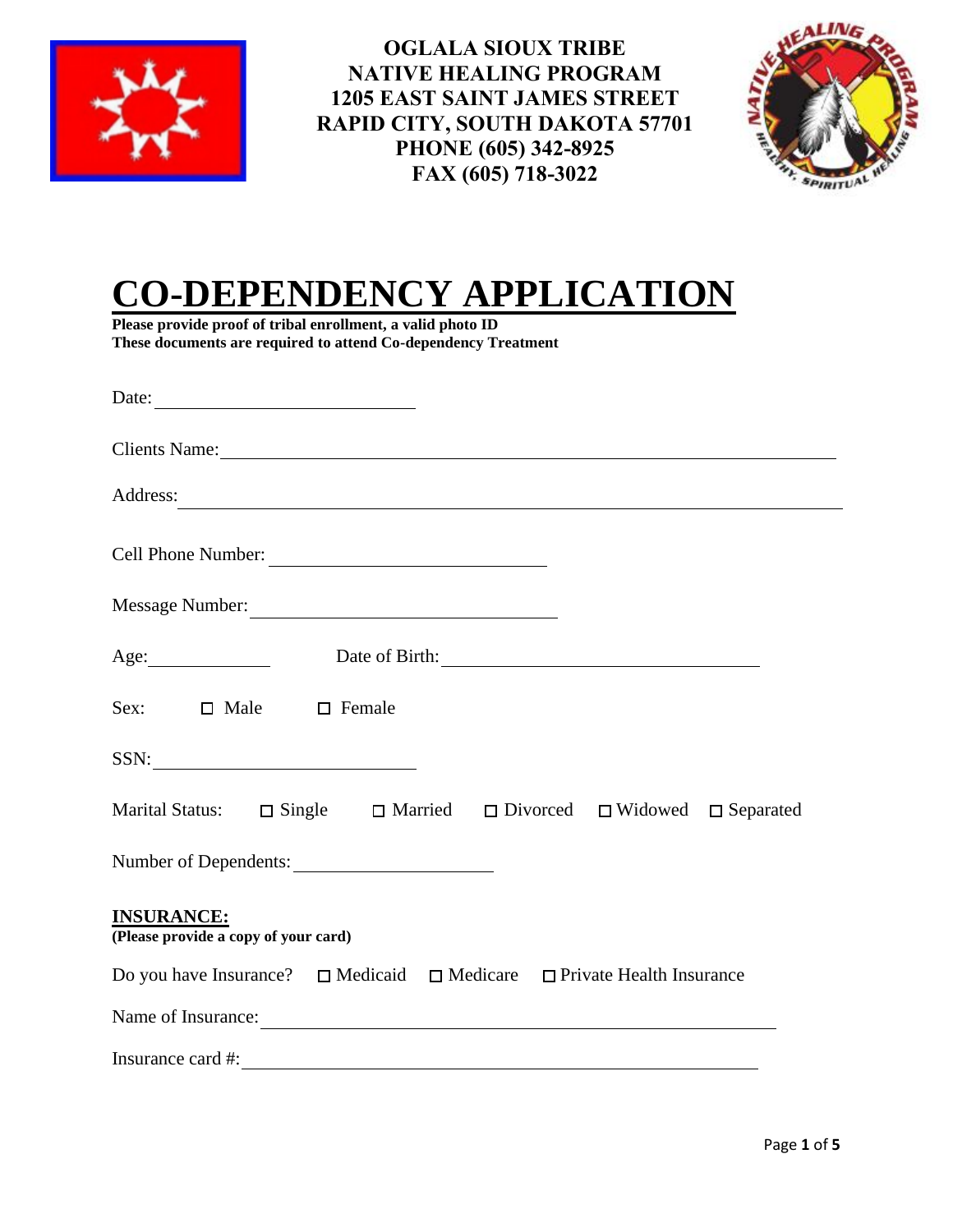## **PROOF OF TRIBAL ENROLLMENT AND VALID PHOTO ID (REQUIRED):**

| <b>EMPLOYMENT:</b>           |                                                     |           |                                                                                                                                                                                                           |  |
|------------------------------|-----------------------------------------------------|-----------|-----------------------------------------------------------------------------------------------------------------------------------------------------------------------------------------------------------|--|
|                              |                                                     |           | Place of Employment: $\Box$ Full Time $\Box$ Part Time                                                                                                                                                    |  |
|                              | Job Title:                                          |           |                                                                                                                                                                                                           |  |
|                              | Work Number:                                        |           |                                                                                                                                                                                                           |  |
|                              |                                                     |           | Have Co-Dependency issues affected your job, if so how: _________________________                                                                                                                         |  |
|                              |                                                     |           |                                                                                                                                                                                                           |  |
|                              |                                                     |           | ,我们也不会有什么。""我们的人,我们也不会有什么?""我们的人,我们也不会有什么?""我们的人,我们也不会有什么?""我们的人,我们也不会有什么?""我们的人<br><u> 1989 - Johann Stoff, deutscher Stoff, der Stoff, der Stoff, der Stoff, der Stoff, der Stoff, der Stoff, der S</u> |  |
|                              | <b>HIGHEST LEVEL OF EDUCATION:</b>                  |           |                                                                                                                                                                                                           |  |
|                              |                                                     |           | $\Box$ K-6 <sup>th</sup> $\Box$ $\Box$ <sup>7th</sup> $\Box$ $\Box$ $\Box$ <sup>8th</sup> $\Box$ $\Box$ <sup>9th</sup> $\Box$ $\Box$ $11$ <sup>th</sup> $\Box$ $11$ <sup>th</sup>                         |  |
|                              |                                                     |           | $\Box$ 12 <sup>th</sup> $\Box$ No Diploma $\Box$ GED $\Box$ AA $\Box$ Bachelors                                                                                                                           |  |
| $\Box$ Masters $\Box$ PhD    |                                                     |           |                                                                                                                                                                                                           |  |
|                              | <b>REFERRAL SOURCE (Circle as many that apply):</b> |           |                                                                                                                                                                                                           |  |
|                              |                                                     |           | Employment Relative Friend Newspaper Website                                                                                                                                                              |  |
| Flyer                        | Radio Station                                       |           | Other:                                                                                                                                                                                                    |  |
| <b>SOBRIETY DATE:</b>        |                                                     |           |                                                                                                                                                                                                           |  |
|                              |                                                     |           |                                                                                                                                                                                                           |  |
| <b>RELIGIOUS PREFERENCE:</b> |                                                     |           |                                                                                                                                                                                                           |  |
|                              |                                                     |           |                                                                                                                                                                                                           |  |
|                              | Actively practicing? $\Box$ Yes                     | $\Box$ No |                                                                                                                                                                                                           |  |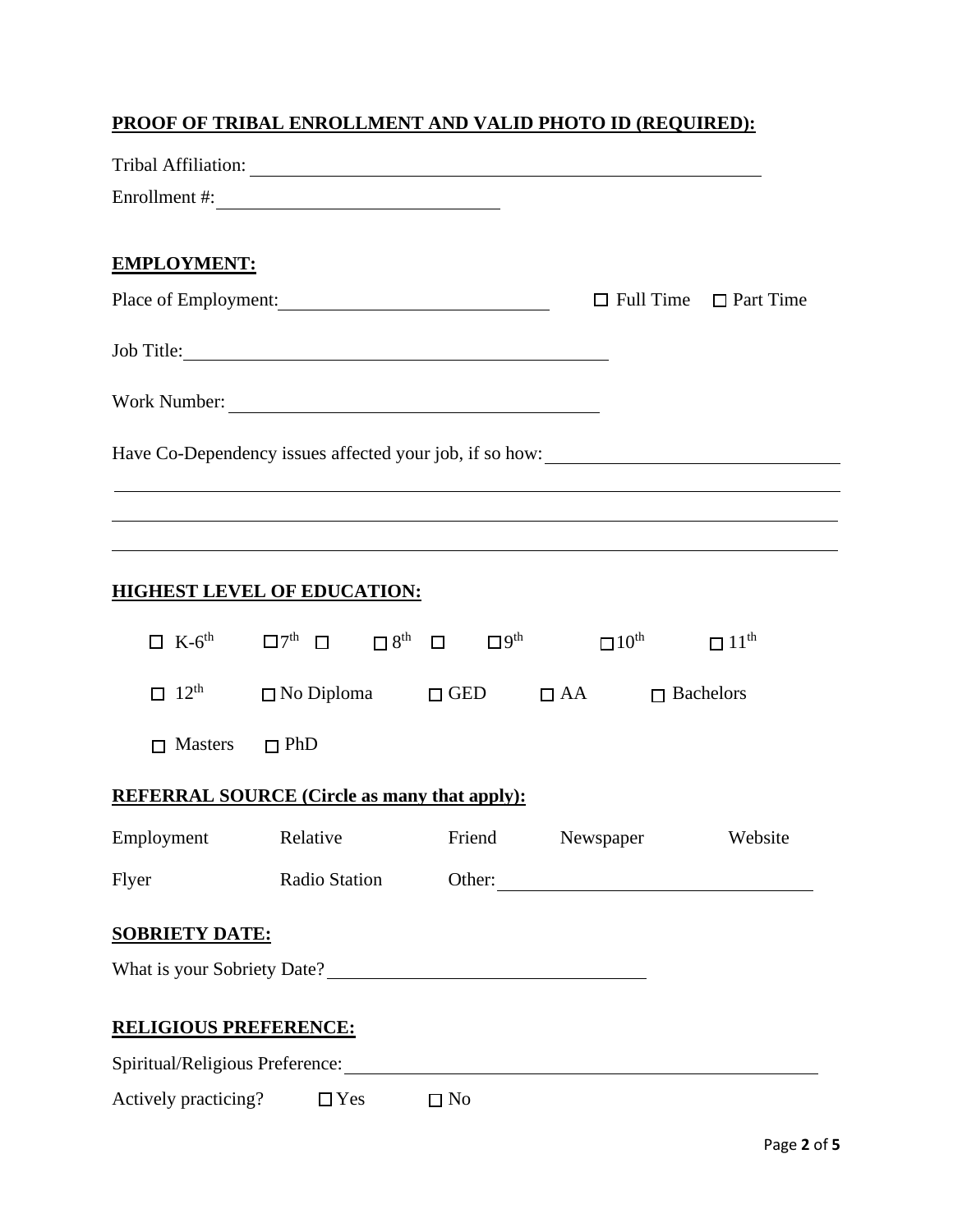### **PREVIOUS COUNSELING/TREATMENT:**

| Name of Facility:                                                                                  |
|----------------------------------------------------------------------------------------------------|
|                                                                                                    |
| Successfully Completed: $\Box$ YES<br>$\square$ NO                                                 |
| Length of Stay: $\Box$ 30 days $\Box$ 60 days $\Box$ 90 days                                       |
|                                                                                                    |
| <b>MEDICAL HISTORY:</b>                                                                            |
| What do you feel is your current physical status: $\Box$ Very Good $\Box$ Good<br>$\Box$ Fair      |
| $\Box$ Poor<br>$\Box$ Very poor                                                                    |
|                                                                                                    |
| Date of last TB skin test:                                                                         |
| Are you currently taking any medications (prescribed or over the counter): $\Box$ Yes<br>$\Box$ No |
| If yes, please list medication:                                                                    |
|                                                                                                    |
| What is the medication prescribed for treating?<br><u> </u>                                        |
|                                                                                                    |
|                                                                                                    |

## **ALLERGIES:**

Please list any allergies below to medications, food allergies, or seasonal.

#### **DISABILITIES:**

Please list any disabilities you might have, and any special accommodations needed for us to best serve you.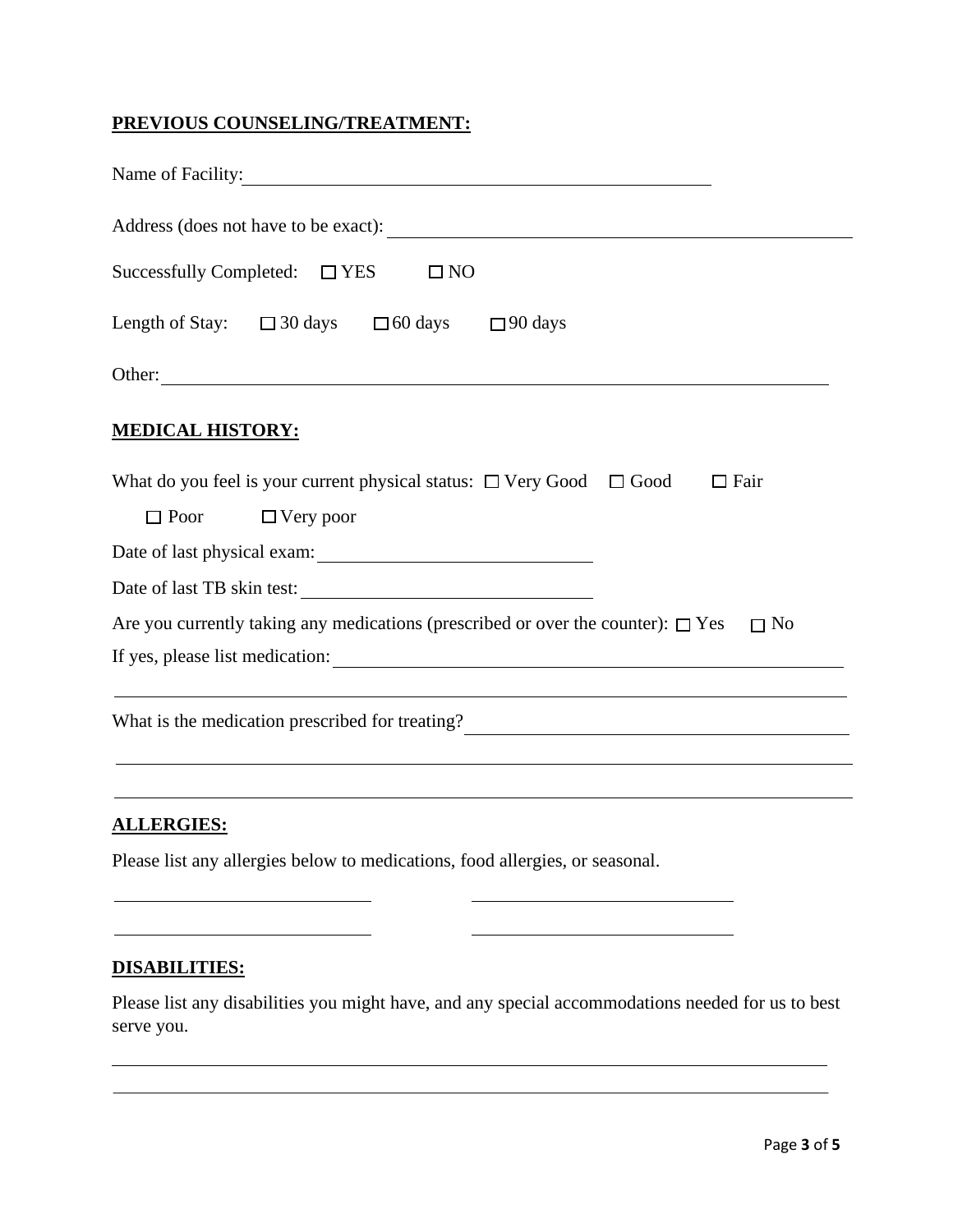#### **SUICIDE HISTORY:**

| When was your last thought of suicide?                         |            |           |  |  |  |
|----------------------------------------------------------------|------------|-----------|--|--|--|
| When was your last attempt?                                    |            |           |  |  |  |
| Were there other attempts?                                     | $\Box$ Yes | $\Box$ No |  |  |  |
| If Yes, how many and when?                                     |            |           |  |  |  |
| Place and date of last hospitalization, detox, and counseling: |            |           |  |  |  |

#### **HISTORY OF OTHER ADDICTIONS:**

*For example: Gambling, over eater, sex, pornography (please list symptoms or concerns):* 

#### **FAMILY HISTORY:**

| Where did you grow up? |  |
|------------------------|--|
|                        |  |

Who raised you?

Describe your childhood: <u>contact the contact of the set of the contact of the contact of the contact of the contact of the contact of the contact of the contact of the contact of the contact of the contact of the contact </u>

Describe any family issues:

Did your mother abuse alcohol or have a substance dependency? If so which:

Did your father abuse alcohol or have a substance dependency? If so which:

If raised by someone other than mother or father, did they abuse alcohol or have a substance dependency, if so which: